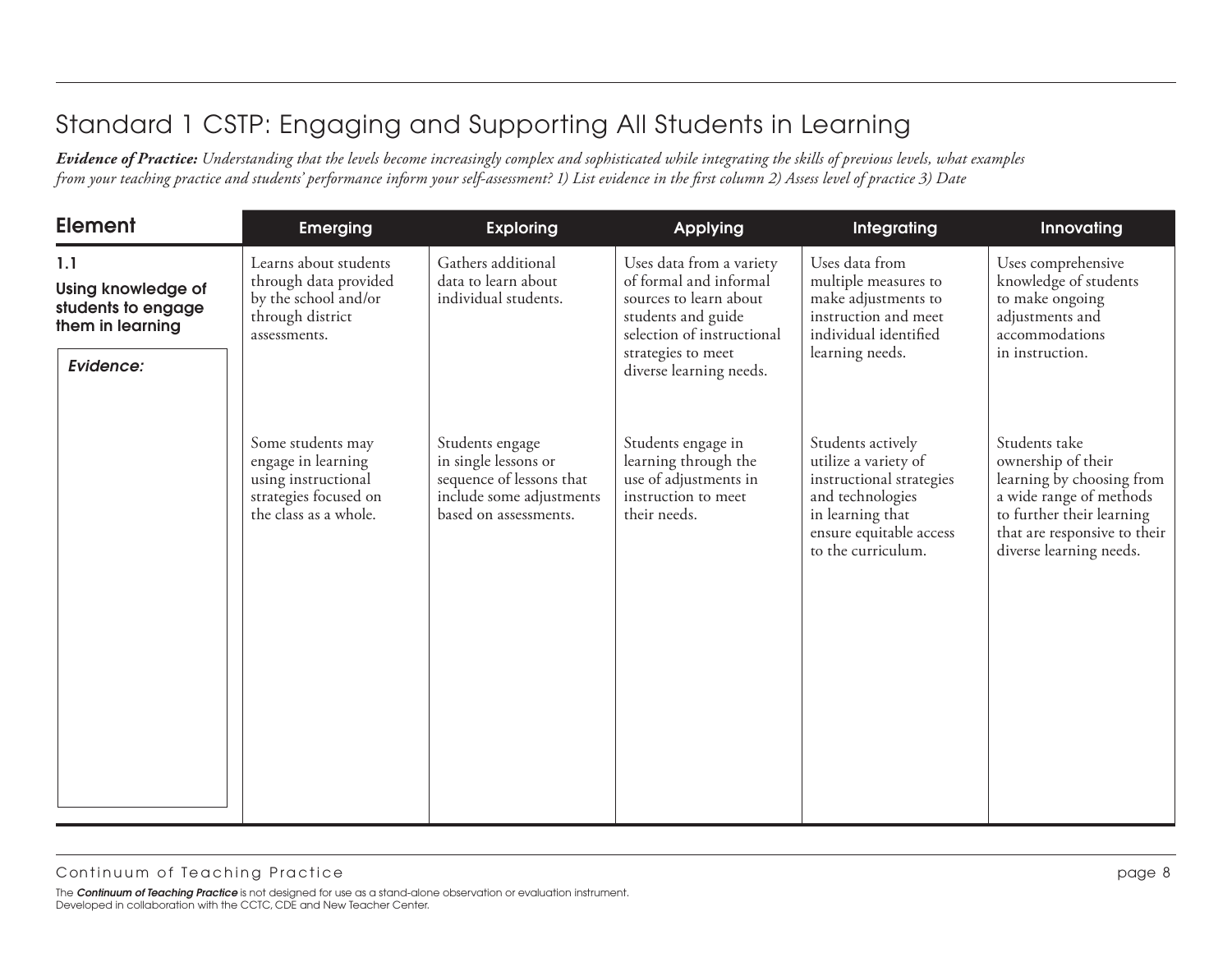| <b>Element</b>                                                                                                                    | <b>Emerging</b>                                                                                                                        | <b>Exploring</b>                                                                                                                                               | Applying                                                                                                                                                                                                   | Integrating                                                                                                                                                       | Innovating                                                                                                                                                                 |
|-----------------------------------------------------------------------------------------------------------------------------------|----------------------------------------------------------------------------------------------------------------------------------------|----------------------------------------------------------------------------------------------------------------------------------------------------------------|------------------------------------------------------------------------------------------------------------------------------------------------------------------------------------------------------------|-------------------------------------------------------------------------------------------------------------------------------------------------------------------|----------------------------------------------------------------------------------------------------------------------------------------------------------------------------|
| 1.2<br>Connecting<br>learning to students'<br>prior knowledge,<br>backgrounds, life<br>experiences,<br>and interests<br>Evidence: | Develops awareness<br>of prior knowledge,<br>culture, backgrounds,<br>life experience, and<br>interests represented<br>among students. | Uses gathered<br>information about<br>students' rior knowledge,<br>cultural backgrounds,<br>life experiences, and<br>interests to support<br>student learning. | Uses school resources<br>and family contacts to<br>expand understanding of<br>students' prior knowledge,<br>cultural backgrounds,<br>life experiences, and<br>interests to connect<br>to student learning. | Integrates broad<br>knowledge of students<br>and their communities<br>to inform instruction.                                                                      | Develops and<br>systematically<br>uses extensive<br>information regarding<br>students' cultural<br>backgrounds, prior<br>knowledge, life<br>experiences, and<br>interests. |
|                                                                                                                                   | Some students connect<br>learning activities to their<br>own lives.                                                                    | Students participate in<br>single lessons or sequence<br>of lessons related to their<br>interests and experiences.                                             | Students make<br>connections between<br>curriculum and their prior<br>knowledge, backgrounds,<br>life experiences,<br>and interests.                                                                       | Students are actively<br>engaged in curriculum<br>which relates their prior<br>knowledge, experiences,<br>and interests within and<br>across learning activities. | Students can articulate<br>the relevance and impact<br>of lessons on their lives<br>and society.                                                                           |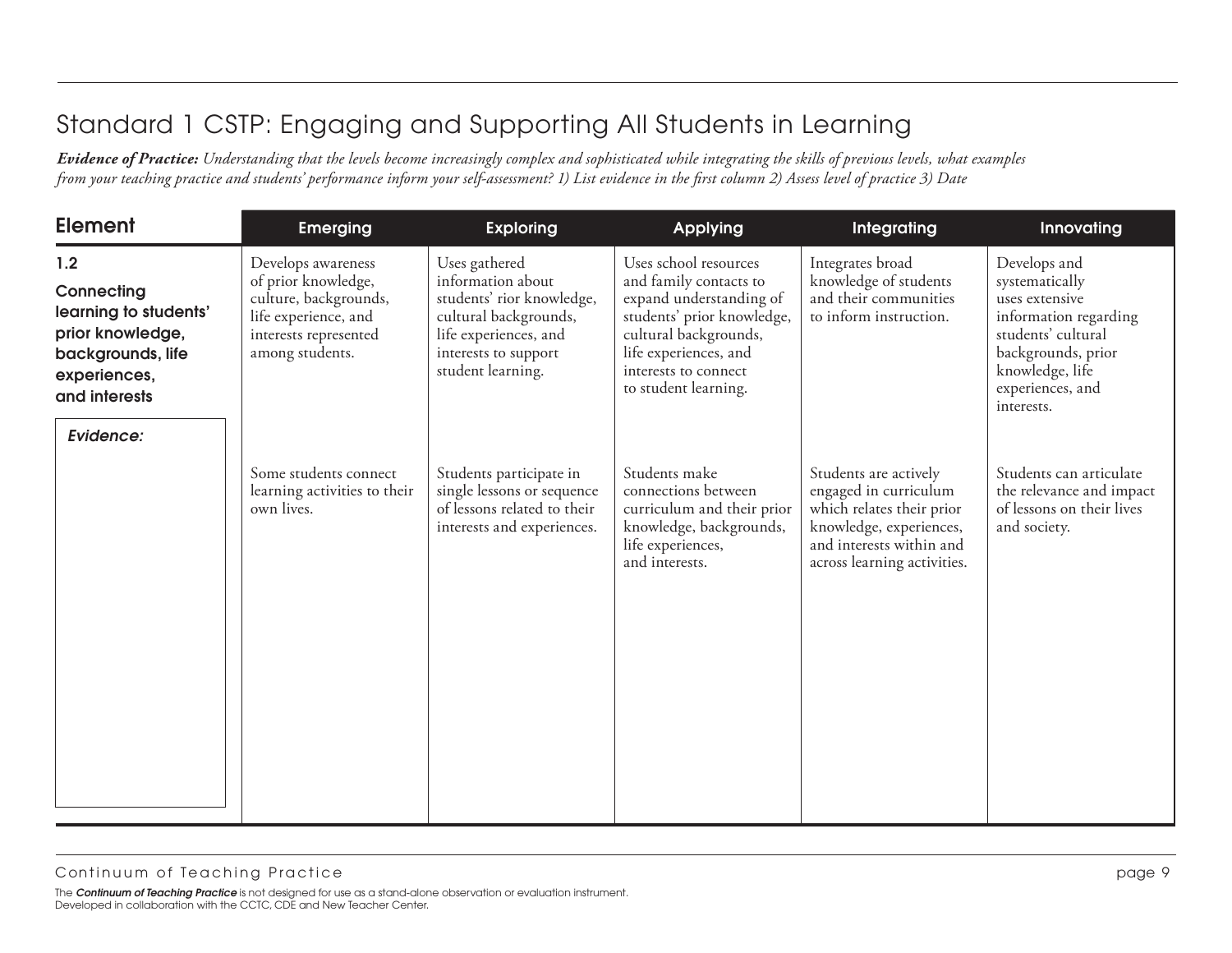| <b>Element</b>                                                                                | <b>Emerging</b>                                                                  | <b>Exploring</b>                                                                                                                                            | <b>Applying</b>                                                                                                                                        | Integrating                                                                                                                                                                                                 | Innovating                                                                                                                                                         |
|-----------------------------------------------------------------------------------------------|----------------------------------------------------------------------------------|-------------------------------------------------------------------------------------------------------------------------------------------------------------|--------------------------------------------------------------------------------------------------------------------------------------------------------|-------------------------------------------------------------------------------------------------------------------------------------------------------------------------------------------------------------|--------------------------------------------------------------------------------------------------------------------------------------------------------------------|
| 1.3<br><b>Connecting subject</b><br>matter to meaningful,<br>real-life contexts*<br>Evidence: | Uses real-life connections<br>during instruction as<br>identified in curriculum. | Explores using additional<br>real-life connections to<br>subject matter in single<br>lessons or sequence of<br>lessons to support<br>student understanding. | Includes connections<br>from subject matter to<br>meaningful, real-life<br>contexts, including those<br>specific to students' family<br>and community. | Integrates connections<br>to meaningful, real-life<br>contexts in planning<br>subject matter instruction<br>and is responsive during<br>instruction to engage<br>students in relating to<br>subject matter. | Engages students<br>in actively making<br>connections to<br>relevant, meaningful,<br>and real-life contexts<br>throughout subject<br>matter instruction.           |
| * see Glossary                                                                                | Some students relate<br>subject matter to<br>real-life.                          | Students make use of<br>real-life connections<br>provided in single lessons<br>or sequence of lessons to<br>support understanding<br>of subject matter.     | Students utilize real-life<br>connections regularly to<br>develop understandings<br>of subject matter.                                                 | Students actively engage<br>in making and using real-<br>life connections to subject<br>matter to extend their<br>understanding.                                                                            | Students routinely<br>integrate subject<br>matter into their own<br>thinking and make<br>relevant applications of<br>subject matter during<br>learning activities. |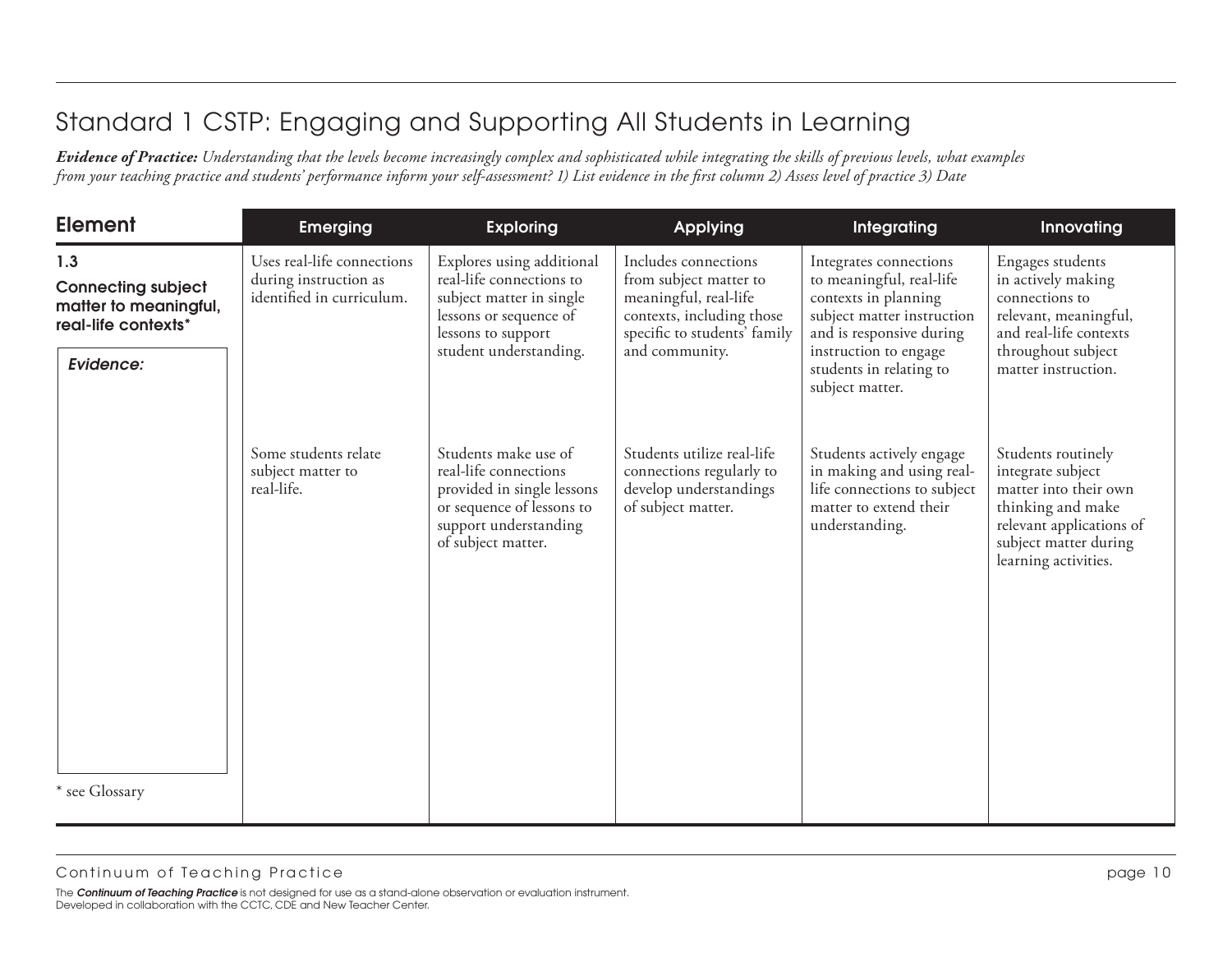| <b>Element</b>                                                                                                                          | <b>Emerging</b>                                                                                            | <b>Exploring</b>                                                                                                                                                               | <b>Applying</b>                                                                                                                                                                                  | Integrating                                                                                                                                                                         | Innovating                                                                                                                                                 |
|-----------------------------------------------------------------------------------------------------------------------------------------|------------------------------------------------------------------------------------------------------------|--------------------------------------------------------------------------------------------------------------------------------------------------------------------------------|--------------------------------------------------------------------------------------------------------------------------------------------------------------------------------------------------|-------------------------------------------------------------------------------------------------------------------------------------------------------------------------------------|------------------------------------------------------------------------------------------------------------------------------------------------------------|
| 1.4<br>Using a variety of<br>instructional strategies,<br>resources, and<br>technologies<br>to meet students'<br>diverse learning needs | Uses instructional<br>strategies, resources, and<br>technologies as provided<br>by school and/or district. | Explores additional<br>instructional strategies,<br>resources, and<br>technologies in single<br>lessons or sequence of<br>lessons to meet students'<br>diverse learning needs. | Utilizes a variety of<br>strategies including<br>culturally responsive<br>pedagogy, resources,<br>and technologies during<br>ongoing instruction to<br>meet students' diverse<br>learning needs. | Creates, adapts, and<br>integrates a broad range<br>of strategies, resources,<br>and technologies into<br>instruction designed<br>to meet students'<br>diverse learning needs.      | Refines the flexible use<br>of an extensive repertoire<br>of strategies, resources,<br>and technologies to<br>meet students' diverse<br>learning needs.    |
| Evidence:                                                                                                                               | Some students participate<br>in instructional strategies,<br>using resources and<br>technologies provided. | Students participate in<br>single lessons or sequence<br>of lessons related to their<br>interests and experiences.                                                             | Students participate<br>in instruction using<br>strategies, resources, and<br>technologies matched to<br>their learning needs.                                                                   | Students actively<br>engage in instruction<br>and make use of a<br>variety of targeted<br>strategies, resources,<br>and technologies to<br>meet their individual<br>learning needs. | Students take<br>responsibility for<br>using a wide range of<br>strategies, resources,<br>and technologies that<br>successfully advance<br>their learning. |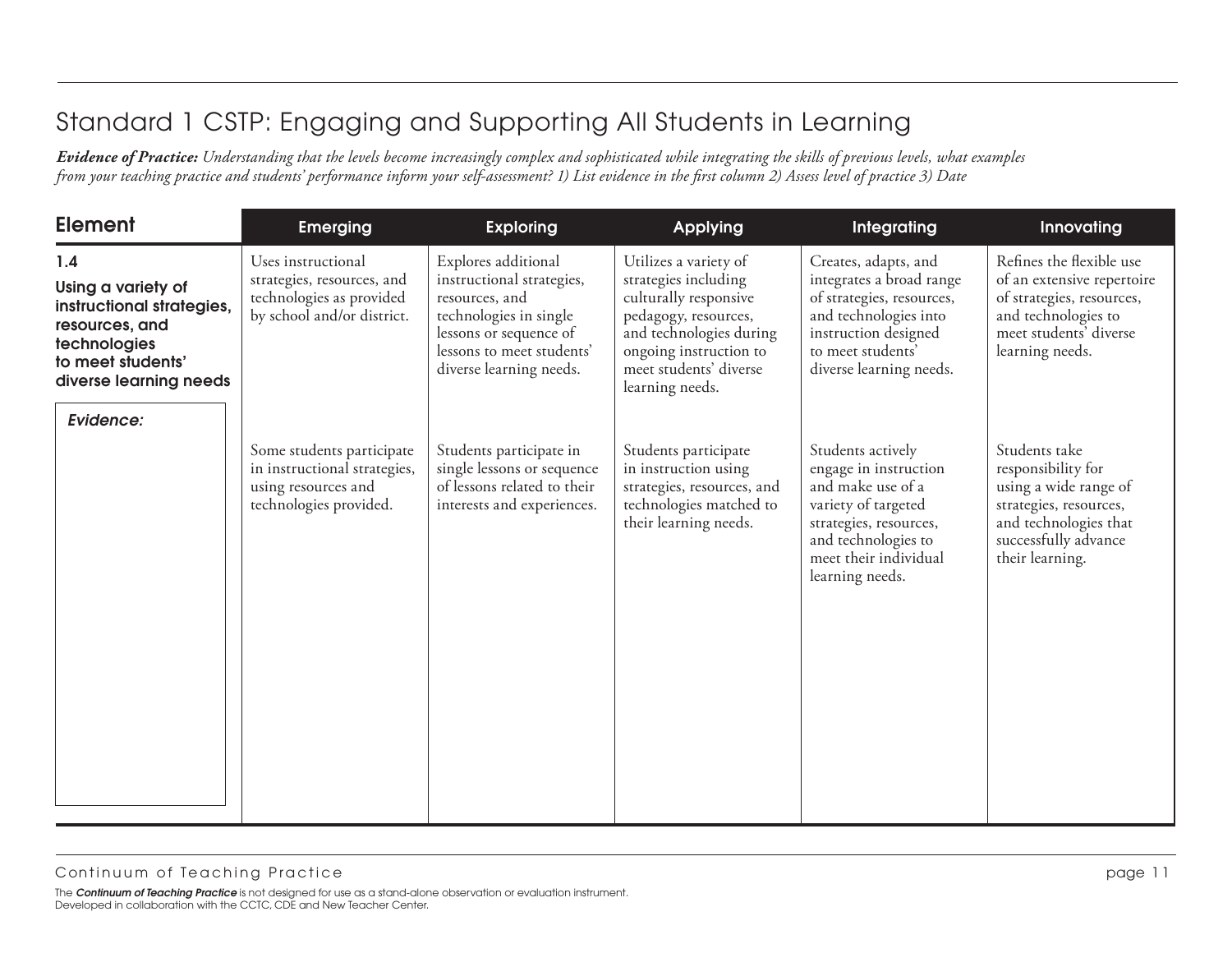| <b>Element</b>                                                                                                   | <b>Emerging</b>                                                             | <b>Exploring</b>                                                                                                                                                    | <b>Applying</b>                                                                                                                                          | Integrating                                                                                                                                                            | Innovating                                                                                                                                                                         |
|------------------------------------------------------------------------------------------------------------------|-----------------------------------------------------------------------------|---------------------------------------------------------------------------------------------------------------------------------------------------------------------|----------------------------------------------------------------------------------------------------------------------------------------------------------|------------------------------------------------------------------------------------------------------------------------------------------------------------------------|------------------------------------------------------------------------------------------------------------------------------------------------------------------------------------|
| 1.5<br><b>Promoting critical</b><br>thinking through<br>inquiry, problem<br>solving, and reflection<br>Evidence: | Asks questions that focus<br>on factual knowledge<br>and comprehension.     | Includes questions<br>in single lessons or a<br>sequence of lessons<br>that require students<br>to recall, interpret,<br>and think critically.                      | Guide students to think<br>critically through use of<br>questioning strategies,<br>posing/solving problems,<br>and reflection on issues<br>in content.   | Supports students to<br>initiate critical thinking<br>through independently<br>developing questions,<br>posing problems and<br>reflecting on multiple<br>perspectives. | Facilitates systematic<br>opportunities for<br>students to apply critical<br>thinking by designing<br>structured inquires into<br>complex problems.                                |
|                                                                                                                  | Some students respond to<br>questions regarding facts<br>and comprehension. | Students respond to<br>varied questions or tasks<br>designed to promote<br>comprehension and<br>critical thinking in<br>single lessons or a<br>sequence of lessons. | Students respond to<br>questions and problems<br>posed by the teacher and<br>begin to pose and solve<br>problems of their own<br>related to the content. | Students pose problems<br>and construct questions<br>of their own to support<br>inquiries into content.                                                                | Students pose and answer<br>a wide-range of complex<br>questions and problems,<br>reflect, and communicate<br>understandings based<br>on in depth analysis<br>of content learning. |